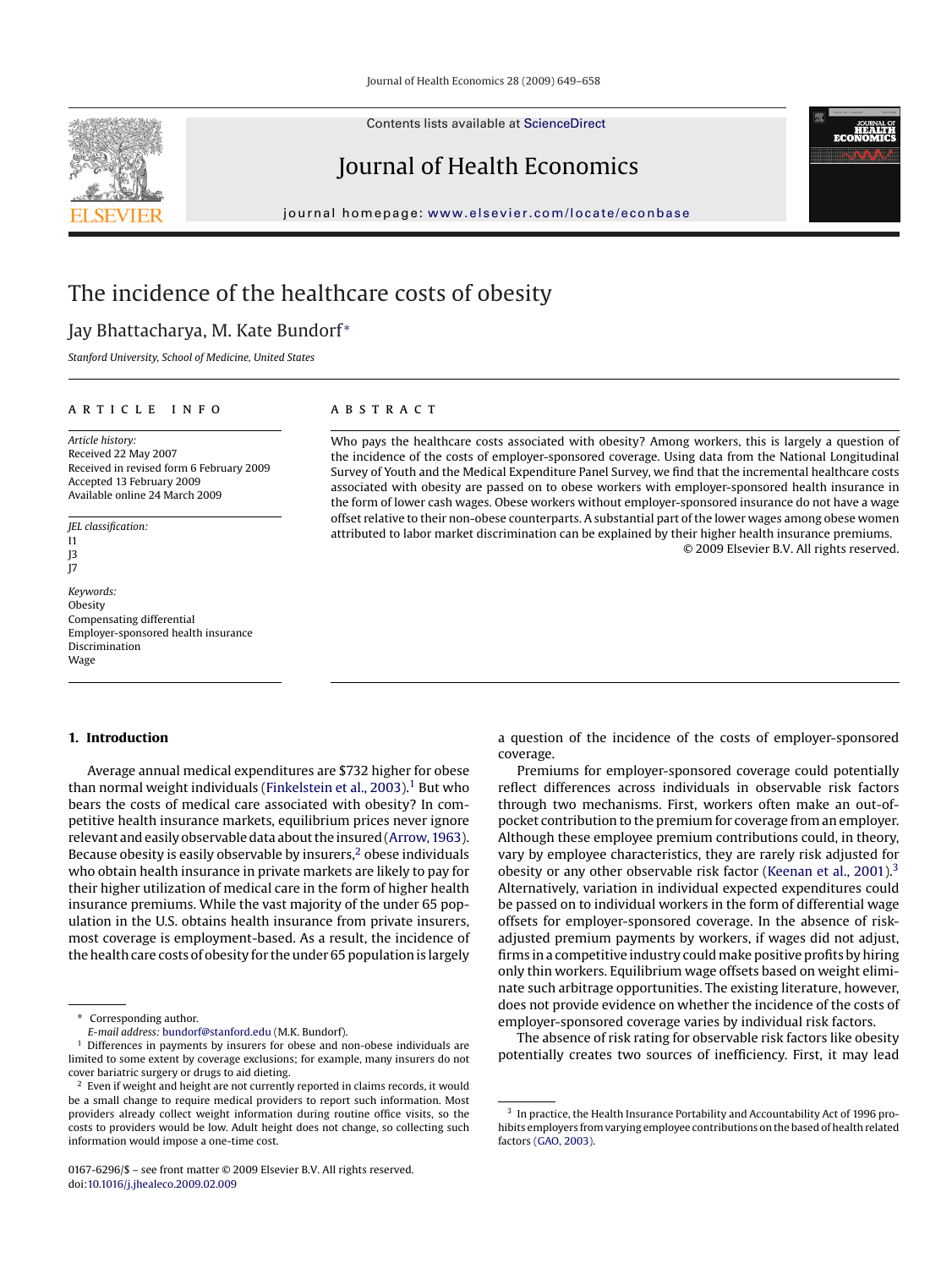<span id="page-1-0"></span>to inefficient quantities of insurance coverage. In a population of heterogeneous risks, a movement of premiums away from the actuarially fair rate toward the average of the group distorts the quantity of health insurance purchased by consumers, potentially leading to adverse selection ([Pauly, 1970; Rothschild and Stiglitz, 1976\).](#page-9-0) In the context of employer-sponsored health insurance, the inability of employers to make wage offsets that reflect individual variation in the cost of providing coverage could create incentives for them to hire relatively low cost workers, creating inefficiencies in labor markets [\(Summers, 1989\).](#page-9-0) Second, a lack of risk rating of premiums may even lead to higher rates of obesity by creating moral hazard in risky behaviors that affect health expenditures ([Ehrlich and Becker,](#page-9-0) [1972\).](#page-9-0) In other words, the failure of the obese to pay for their higher medical care expenditures through higher health insurance premiums may reduce incentives for individuals to maintain a normal weight [\(Bhattacharya and Sood, 2006\).](#page-9-0)

In this paper, we examine whether obese individuals receiving employer-provided health insurance pay for their higher medical costs through reduced wages. Our empirical work is based upon a simple idea: all else equal, obese individuals with health insurance from an employer should receive lower wages relative to their similarly insured non-obese colleagues, while there should be no difference between the wages of obese and non-obese individuals in jobs without health insurance. We find that, while obese workers who receive health insurance through their employer earn lower wages than their non-obese colleagues, obese workers who are uninsured earn about the same as their thinner colleagues. Furthermore, we show that a substantial part of these wage penalties at firms offering insurance can be explained by the difference between obese and non-obese individuals in expected medical care costs. Finally, we show that obese individuals pay no wage costs for other employer-provided fringe benefits, where obesity is not a relevant risk factor in price setting.

By providing evidence consistent with the risk rating of premiums for obesity through differential wage offsets, our findings reduce concerns over the possibility that inefficiencies in insurance markets are (in part) responsible for rising rates of obesity. Our results suggest that the obese, at least those with employersponsored coverage, bear the full cost of the incremental medical care associated with obesity.

Our results also provide evidence on the validity of two controversial and important findings in economics, each of which has generated a large literature. The first is that even if employers nominally pay for health insurance premiums, it is really employees who bear the cost of employer-sponsored insurance. While there is only limited empirical evidence demonstrating the existence of *any* wage offset for health insurance, even less evidence is available on whether the wage offset varies across workers. Many studies, in fact, have produced estimates of either no relationship or a positive relationship between wages and the provision of health insurance ([Gruber, 2000\).](#page-9-0) The few studies that produce evidence consistent with the theory of compensating differentials leave open the question of whether incidence is at level of the individual or the group ([Gruber, 1994; Pauly and Herring, 1999; Sheiner, 1999\).](#page-9-0) Our results indicate that, in the case of obesity, these wage offsets not only exist, but also vary by individual characteristics.

The second finding is that the wages of obese workers are lower than those of their normal weight peers, and in the case of white women, the relationship appears to be causal ([Cawley, 2004\).](#page-9-0)While obesity could cause lower wages through either invidious workplace discrimination or a negative effect of obesity on worker productivity, the absence of an effect of obesity on wages for either men or black women casts doubt on lower productivity as the explanation. In other words, the literature leaves open the possibility that white women experience significant labor market discrimination in the form of lower wages due to obesity. Our results suggest a reinterpretation of this literature. That obese white women earn lower wages appears to be due, at least in part, to the higher cost of insuring these workers.

## **2. Empirical framework**

Standard economic theory predicts that jobs that provide fringe benefits provide correspondingly lower cash wages, reflecting the costs to employers and the value to workers of the fringe benefit ([Rosen, 1986\).](#page-9-0) Although theory predicts that workers, not employers or firms, bear the incidence of the costs of fringe benefits, less is known about how these costs are allocated across workers when the cost of providing the fringe benefit varies across individuals. Individual-specific incidence requires that the wage differential for health insurance equal the cost of providing health insurance to a particular worker. In this case, the premium for an individual worker would effectively be risk-rated and the components of the compensation package adjusted correspondingly. In practice, it is difficult to see how firms could appropriately set worker specific compensating differentials [\(Gruber, 2000\).](#page-9-0) Yet, the alternative – that employers pass on the average cost of providing health insurance to workers within a firm – is also problematic. Under this assumption, a worker's total compensation, the total cash wages and the value of the fringe benefits, would be dependent upon the health status of coworkers. In competitive labor markets, such differences across firms would not be sustainable.

In a job with no fringe benefits, in a competitive spot labor market the wages of worker *i*, wi, will equal marginal revenue product, *MRPi*. <sup>4</sup> In firms that provide health insurance to their employees, this equality between wages and marginal product will be modified by the fact that health insurance provision is costly. Suppose that health insurance premiums are actuarially fair and that workers within a firm vary in their expected health expenditures.<sup>5</sup> The premium charged to the firm for the coverage of worker *i*, say *pi*, will exactly equal the expected medical costs of coverage, *Em*<sub>i</sub>.<sup>6</sup> If incidence is specific to the individual worker, the equilibrium condition is

$$
w_i = MRP_i - p_i = MRP_i - Em_i \tag{1}
$$

In (1), the worker pays the full cost of health insurance coverage through decreased wages, even though the employer nominally provides the coverage. Also, the wage offset varies by individual risk. Suppose instead that firms pool risk among workers, and that the wage offset for each employee is the mean cost of insuring each member of the firm:  $1/K\sum_{k} Em_{kt} = \bar{p}$ . In this second case, the equilibrium condition is

$$
w_{it} = MRP_{it} - \frac{1}{K} \sum_{k} Em_{kt} = MRP_{it} - \bar{p}
$$
 (2)

We observe whether an individual is enrolled in health insurance through her employer and whether the individual is obese, which is associated with higher expected health expenditures. Let  $\varepsilon_i$  represent a zero mean and orthogonal regression error and let  $\alpha$ ,  $\beta$ ,  $\delta$ ,  $\gamma$ , and  $\lambda$  represent the parameters of the regression. Our

<sup>4</sup> By focusing on spot labor markets, we are abstracting away issues of investment in job-specific human capital which can also lead to differences between wages and marginal revenue product.

<sup>5</sup> This assumption could be relaxed to permit fixed loading charges without altering our main points.

<sup>&</sup>lt;sup>6</sup> We assume for the sake of staying focused on our point that there are no employee out-of-pocket contributions to enroll in the employer provided health plan.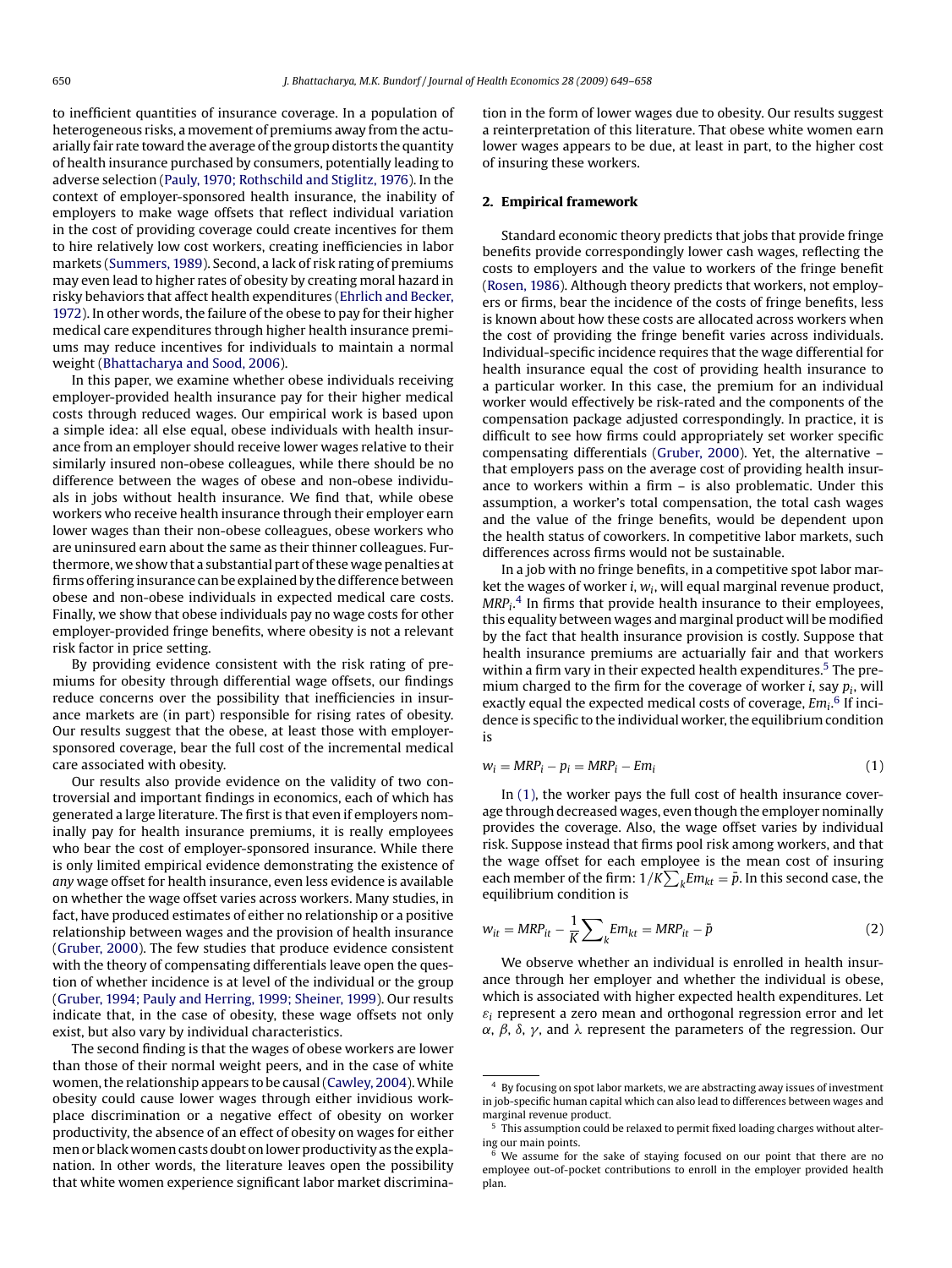empirical model is

$$
w_i = \alpha + X_i \beta + \delta H I_i + \gamma O_i + \lambda H I_i \cdot O_i + \varepsilon_i
$$
\n(3)

where *HIi* indicates whether worker *i* enrolls in health insurance through her employer, *Oi* represents whether worker *i* is obese, and *Xi* represents a set of observable covariates that determine either labor market productivity, expected medical costs of insurance coverage, or both.  $\lambda$  represents the difference-in-difference estimate of the individual wage offset attributable to insuring obesity.

A key assumption underlying our identification strategy is that the factors that contribute to the observed negative relationship between obesity and wages (other than the higher cost of health insurance) are similar between workers in insured and uninsured jobs. One source of these types of differences is unobserved productivity differences between obese and non-obese workers. But such productivity differences by themselves are not enough to bias our estimates. Rather, our estimates will be biased only if such productivity differences differ between firms that do and do not provide health insurance. For example, one possibility is that health insurance increases the marginal productivity of obese workers by improving health. $7$  We test whether differential productivity differences can explain our results by conducting a falsification exercise. In particular, we estimate a version of Eq. (3) in which we replace employer health insurance (*HI*) by indicators for other fringe benefits whose value depends weakly or not at all on body weight. If differential productivity differences are driving our main results, then we should find wage differentials  $(\lambda < 0)$  in our falsification exercise as well.

If workers with higher expected medical expenditures pay for employer-provided health insurance through lower wages, then we should find that wage offsets vary by the level of expected medical expenditure. Because expected health care expenditures increase with BMI, we expect that the wage offsets should also increase with BMI [\(Finkelstein et al., 2003\).](#page-9-0) Thus, as an additional robustness check, we estimate a version of Eq. (3) that includes separate dummy variables and interaction terms for overweight  $(25 \leq BMI \leq 30)$ , mildly obese  $(30 \leq BMI \leq 35)$ , and morbidly obese  $(BMI \geq 35)$  individuals.

Finally, we test for differences between small and large firms in the magnitude of the wage offset for obesity. Eq. [\(2\)](#page-1-0) implies that all the workers within the firm pay, in part, for the high medical costs of one of the employees. A one dollar increase in medical expenditures for worker *i* will decrease her wages by only \$1/*K*. Obviously, under pooling, as the firm size grows large, the marginal costs to any particular worker of higher expectedmedical costs tend toward zero. An implication of this is that, even if pooling exists at the level of the firm, we may observe wage offsets associated with obesity driven by limitations in pooling among small firms. In this case, it would not be possible to differentiate between firm level pooling, with differences by firm size in the extent of pooling, and individual incidence. We examine this by testing for differences in the magnitude of the wage offset by firm size. If the wage offsets we observe operate at the level of the firm, but emerge through this mechanism, we should find that they exist in small but not large firms. Alternatively, if the wage offsets operate at the level of the individual, they should exist in both small and large firms.

We estimate all of our models using ordinary least squares, applying the NLSY sample weights and allowing for within-person clustering when calculating the standard errors.

## **3. Data**

The empirical work in this paper is based on two data sources, including the NLSY, collected by Bureau of Labor Statistics, for our analysis of obesity and worker wages, and the Medical Expenditure Panel Survey (MEPS) primarily for our analysis of obesity and medical expenditures. We also analyze the relationship between wages and obesity using data from the MEPS both to replicate our findings from the NLSY using an alternative data source and to conduct additional tests that are not possible using the NLSY.

## *3.1. National longitudinal survey of youth*

The NLSY is a nationally representative sample of 12,686 people aged 14–22 years in 1979. The survey was conducted annually until 1994, and biennially through 2004. The NLSY retention rates are high and attrition has not been found to be systematic.<sup>8</sup> Our study uses NLSY data from 1989 to 2002. We use only post-1988 data because earlier years of the survey did not include questions on health insurance status or other types of fringe benefits offered by employers. We omit 1991 from our analyses due to the lack of information on health insurance status for that year. After these restrictions on the survey years, 88,412 person-year observations are eligible to be included in the study sample.

We further restrict the sample to individuals employed full-time in either a private or non-profit firm in a given year, defining fulltime workers as those who indicate they usually worked 7 or more hours a day at their primary job (*N* = 52,594 person-years).9 We exclude 770 observations of pregnant women from our study sample. We further limit our main analysis sample to workers who indicate that they either had employer-sponsored health insurance in their own name from their current employer or were uninsured. After exclusions for missing data for control variables and key study variables (hourly wage, BMI, and insurance coverage), this sample includes 31,176 observations. We also construct an alternative analysis sample for our robustness check involving workers who receive health insurance from sources other than their employer. This alternative sample includes all the workers in our main sample in addition to those with health insurance from other sources, so the sample size rises to 38,645 observations. Descriptive statistics for the main sample are presented in [Table 1.](#page-3-0)

The dependent variable in our analysis is the worker's hourly wage, which is the hourly rate of pay for the respondent's current or most recent job. We top and bottom code the wage at \$1 and \$290 per hour, respectively to correct errors in coding.<sup>10</sup> The NLSY includes measures of individual self-reported weight in each year and height in 1985 for each respondent.<sup>11</sup> We use these

[Cawley \(2004\)](#page-9-0) follows this same procedure.

<sup>7</sup> The empirical literature suggests that health insurance coverage does not have a large marginal effect on worker health. For example, in the RAND Health Insurance Experiment, the marginal health effects of generous first-dollar health insurance coverage over more stingy insurance are small [\(Newhouse, 1993\).](#page-9-0) [Levy and Meltzer](#page-9-0) [\(2004\)](#page-9-0) survey the literature on the health effects of health insurance coverage and also conclude that the effects are small on the margin.

<sup>8</sup> Looking for evidence of differential attrition on the basis of wages, earnings, and education, [MaCurdy et al. \(1998\)](#page-9-0) conduct an exhaustive examination of the NLSY 1979. They conclude that their "analysis offers little basis for suspecting that the NLSY79 presents an inaccurate picture of youths' labor market experiences."

<sup>&</sup>lt;sup>9</sup> We exclude workers employed by the government as well as those who were either self-employed or employed in a family business due to differences in these types of employment situations in the wage setting process.

 $11$  In both the NLSY and MEPS data we use for the project, weight is self-reported. Although both men and women systematically misreport their weight, [Lakdawalla](#page-9-0) [and Phillipson \(2002\). F](#page-9-0)ind that this misreporting is small enough that it does not affect the qualitative conclusions of their empirical work.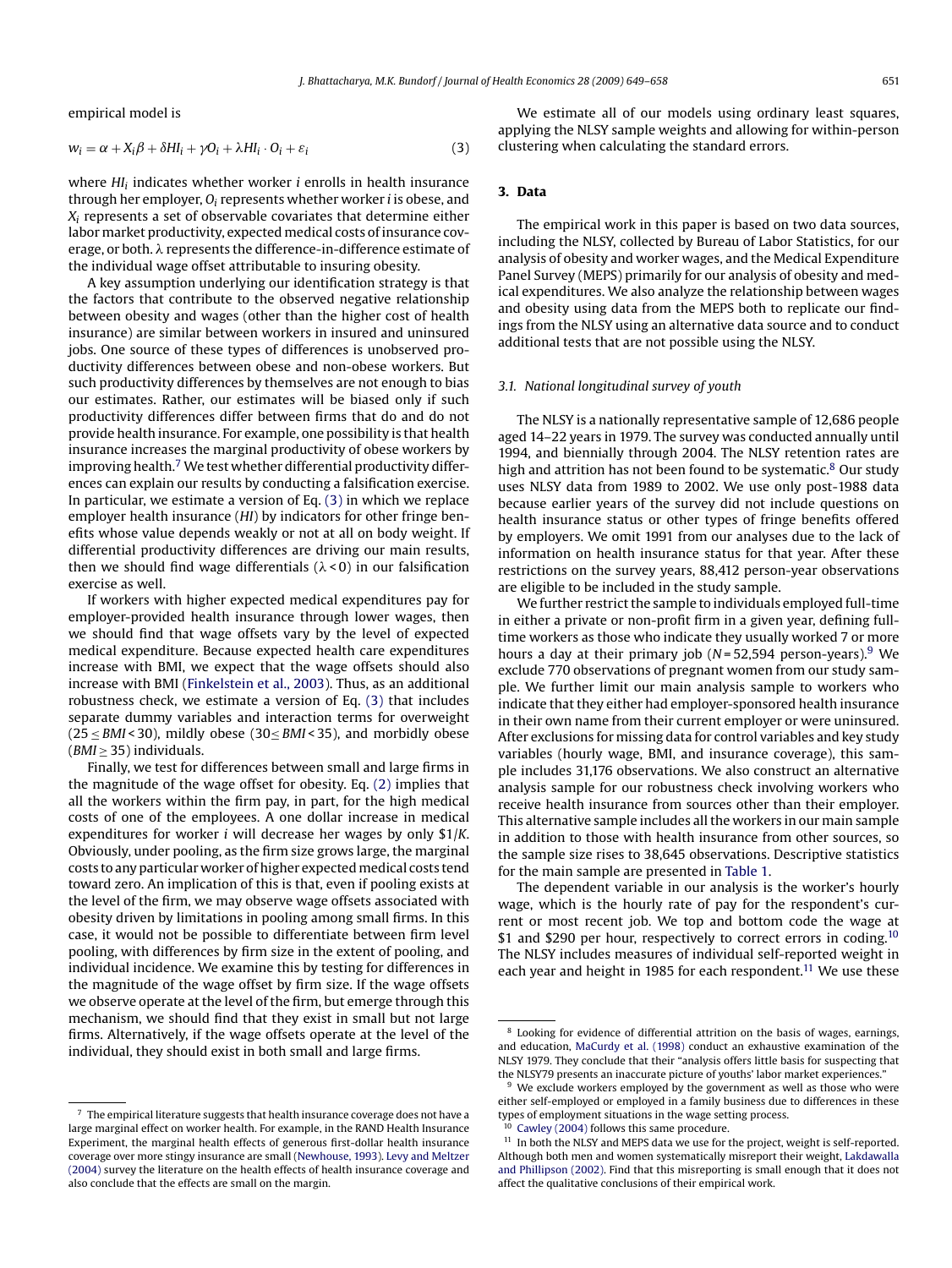<span id="page-3-0"></span>Descriptive statistics for study sample. Sample: full-time workers either with employer-sponsored health coverage in their own name or uninsured (*N* = 31,176).

| Variable                            | Mean  | Std. Dev. |
|-------------------------------------|-------|-----------|
| Hourly wage                         | 14.98 | 15.58     |
| Employer coverage in own name       | 0.80  |           |
| Uninsured                           | 0.20  |           |
| Unknown source of coverage          |       |           |
| Non-employer coverage               |       |           |
| Obese $(BMI > 30)$                  | 0.19  |           |
| Mildly obese $(BMI > 30$ and $<35)$ | 0.13  |           |
| Morbidly obese ( $BMI \geq 35$ )    | 0.06  |           |
| Overweight                          | 0.37  |           |
| Obese * employer coverage (own)     | 0.15  |           |
| Female                              | 0.37  |           |
| Any children in household           | 0.54  |           |
| Race-Black                          | 0.13  |           |
| Race-Other                          | 0.02  |           |
| Never married                       | 0.25  |           |
| Formerly married                    | 0.21  |           |
| Age                                 | 34.23 | 4.81      |
| Education: <9                       | 0.02  |           |
| Education: 9-12                     | 0.53  |           |
| Education: 13 and over              | 0.45  |           |
| AFOT: 0-25                          | 0.15  |           |
| AFOT: 25-50                         | 0.22  |           |
| AFOT: 50-75                         | 0.29  |           |
| AFOT: 75-100                        | 0.34  |           |
| Urban residence                     | 0.75  |           |
| Job tenure: 0-1 years               | 0.20  |           |
| Job tenure: 1-3 years               | 0.23  |           |
| Job tenure: 3-6 years               | 0.21  |           |
| Job tenure: 6+ years                | 0.36  |           |
| Employer size: 0-9                  | 0.18  |           |
| Employer size: 10-24                | 0.14  |           |
| Employer size: 25-24                | 0.12  |           |
| Employer size: 50-999               | 0.42  |           |
| Employer size: 1000+                | 0.14  |           |

*Note:* Data source is the 1989–2002 NLSY. Estimates are weighted.

measures to calculate body mass index12 (BMI) and indicators for overweight ( $25 \leq BMI < 30$ ) and obesity ( $BMI \geq 30$ ). In some specifications, we distinguish mild obesity (30 ≤ *BMI* < 35) from morbid obesity (*BMI* ≥ 35).

Health insurance status is defined in the NLSY questionnaire as coverage "by any kind of private or government health or hospitalization plans or health maintenance organization (HMO) plans."13 Health insurance sources are identified for those with health insurance as either current employer, other employer (former employer coverage or spouse's current or former employer coverage), individually purchased, public (Medicaid, Medi-Cal, Medical Assistance, Welfare, Medical Services), or other source. Survey respondents are able to indicate more than one source of coverage, and we classify those indicating more than one source into a single source based on the following hierarchy: employer-sponsored coverage in own name, other source of employer-sponsored coverage, individual coverage, public coverage, and, finally, other coverage. We define insured as employer-sponsored coverage in own name.

The control variables that we include in *Xit* are the survey year, gender, race (white, black, and other), an indicator of whether there are any children in the household and its interaction with gender, marital status (never married, married with spouse present, and other), age, age squared, education level measured by highest

#### **Table 2**

Unadjusted difference-in-difference estimates of the wage offset for obesity. Sample: full-time workers either with employer-sponsored coverage in their own name or uninsured.

|                                                                         | Hourly wage   |               |                                                      |
|-------------------------------------------------------------------------|---------------|---------------|------------------------------------------------------|
|                                                                         | Obese         | Not obese     | Difference                                           |
| Insured<br>Uninsured<br>Unadjusted difference-in-difference<br>estimate | 15.22<br>9.47 | 16.64<br>9.21 | $-1.42$ [0.40]***<br>0.25[0.50]<br>$-1.68$ [0.63]*** |

\*Significant at 10%; \*\*signficant at 5%, \*\*\*significant at 1%. *Note:* Standard errors in parentheses are adjusted for repeated observations of individuals.

grade completed (0–8 years, 9–12 years, and 13 or more years), AFQT score (0–24th percentile, 25th–50th percentile, 51st–75th percentile, 76th–100th percentile), job tenure (less than 48 weeks, 48–143 weeks, 144–287 weeks, and 288 or more weeks), location of residence (urban or rural), number of employees at workplace (less than 10 people, 10–24 people, 25–49 people, 50–999 people, and 1000 or more people), industry category (agriculture; forestry and fisheries; mining; construction; manufacturing; transportation, communications, and other public utilities; wholesale trade; retail trade; finance, insurance and real estate; business and repair services; personal services; entertainment and recreation services; professional and related services; and public administration), and occupation category (managerial and professional specialty; technical and sales; administrative support; service; farming, forestry, and fishing; precision, production, craft, and repair; operators, fabricators, and laborers; and armed forces). Summary statistics are presented in Table 1.

## *3.2. Medical expenditure panel survey*

Because the NLSY does not report information on medical expenditures, we use an alternative data source to examine the relationship between obesity and medical expenditures. The 2003 Medical Expenditure Panel Survey (MEPS) collects nationally representative data on how much non-institutionalized Americans spend on medical care.<sup>14</sup> The MEPS tabulates expenditures on a comprehensive set of categories including inpatient care, outpatient care, and prescription drugs. The MEPS is the best available source of data on medical expenditures for a broad population because it combines a detailed survey of respondents along with an audit of those responses conducted by consulting the administrative records of health insurance companies, pharmacies, and hospitals. We exclude people who received health insurance through the Veterans' Administration or through Workers' Compensation programs from our analysis as well as children (under age 18) and pregnant women.

We also use the MEPS to replicate findings regarding the relationship between wages, health insurance, and obesity from the NLSY and to test the validity of alternative explanations for our findings. The main advantage of the MEPS is that it provides detailed information on insurance status. This allows us to identify workers who were continuously covered by employer-sponsored coverage

<sup>&</sup>lt;sup>12</sup> BMI is weight, measured in kilograms, divided by height, measured in meters squared.

 $13$  The NLSY question on health insurance does not specify any particular time period of coverage, but in the context of the rest of questionnaire, it seems likely that respondents are giving information about their current health insurance coverage.

<sup>&</sup>lt;sup>14</sup> In an earlier draft of this paper, we also examined data from the 1998 MEPS. The results using 1998 data are substantively similar to the ones we report here. The main advantage of using the 2003 data is that unlike 1998, MEPS respondents were directly asked about their height and weight. To get such information for the 1998 sample, we had to link together the MEPS and 1996 and 1997 National Health Interview Survey data (where some MEPS respondents were asked about height and weight). Thus, the height and weight data for the 1998 MEPS come from 1997, while medical expenditure information comes from 1998. In 2003 height, weight, and expenditures are contemporaneously measured.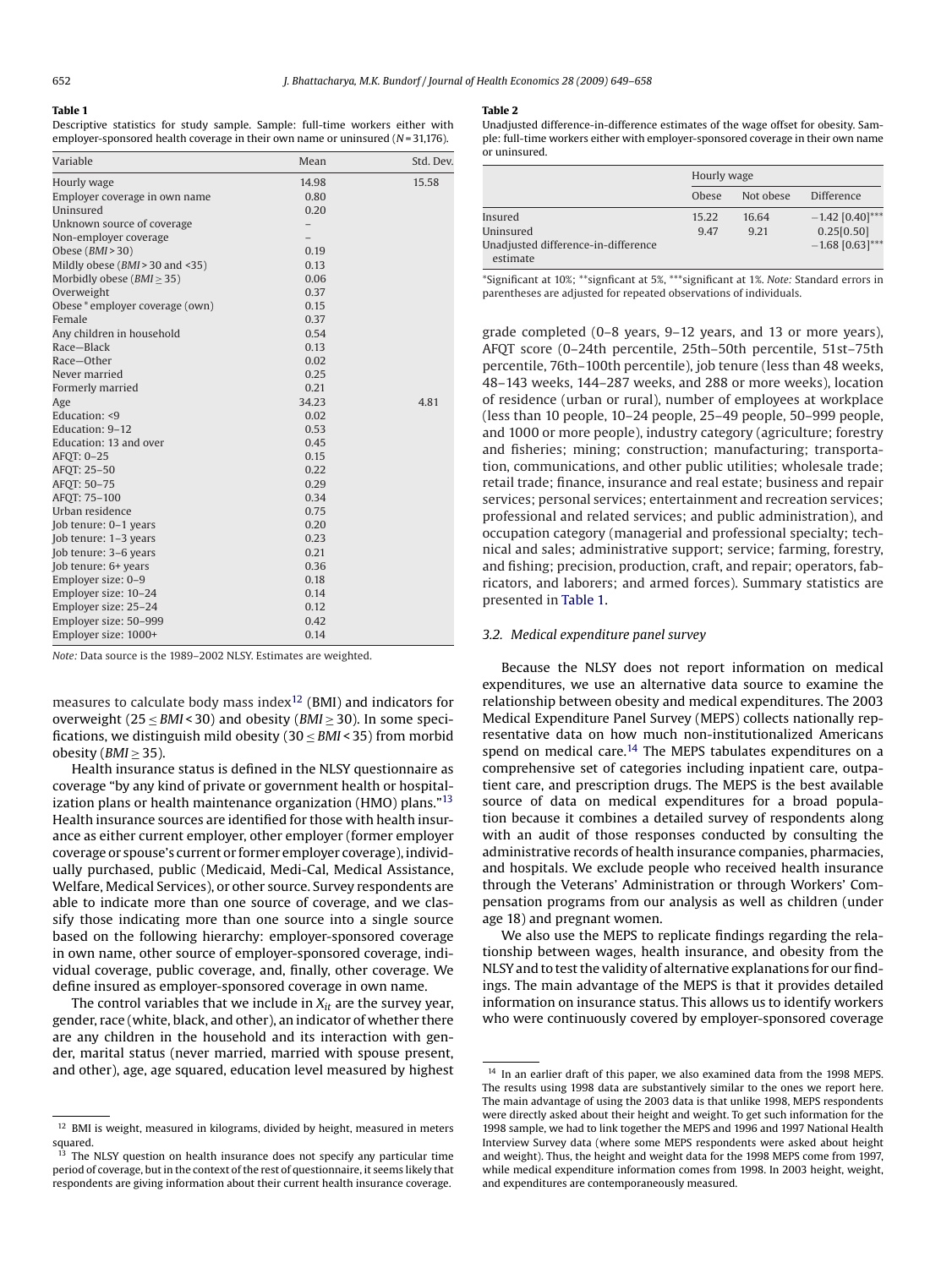<span id="page-4-0"></span>Estimates of the obesity wage offset for health insurance.

|                                          | (1)                          | (2)                                   | (3)                  |
|------------------------------------------|------------------------------|---------------------------------------|----------------------|
|                                          | Main study sample            | Overweight, obese, and morbidly obese | Log transformed wage |
| Obese                                    | $-0.2$ [0.49]                |                                       | $-0.03$ [0.02]       |
| Employer coverage (own)                  | $2.37$ [0.26]***             | $2.47$ [0.34]***                      | $0.23$ [0.01]***     |
| Obese * employer coverage (own)          | $-1.45$ [0.57] <sup>**</sup> |                                       | $-0.05$ [0.02]**     |
| Overweight $(25 \leq BMI < 30)$          |                              | $-0.35$ [0.38]                        |                      |
| Mildly obese $(30 \leq BMI \leq 35)$     |                              | $-0.53$ [0.39]                        |                      |
| Morbidly obese $(BMI > 35)$              |                              | $0.02$ [1.31]                         |                      |
| Overweight * employer coverage (own)     |                              | $-0.18$ [0.50]                        |                      |
| Mildly obese * employer coverage (own)   |                              | $-1.27$ [0.53]**                      |                      |
| Morbidly obese * employer coverage (own) |                              | $-2.22$ [1.38]                        |                      |
| Constant                                 | 23.27 [7.27]***              | 14.17 [7.31]*                         | $2.13$ [0.22]***     |
| Observations                             | 31,176                       | 31.176                                | 31,176               |
| R-squared                                | 0.18                         | 0.18                                  | 0.50                 |

\*Significant at 10%; \*\*significant at 5%; \*\*\*significant at 1%. *Note:* Estimates are weighted and standard errors in parentheses are adjusted for repeated observations of individuals. Adjusted estimates include controls for sex, children in the household and its interaction with female, race, marital status, age, education, urban residence, AFQT score, job tenure, employer size, year, industry, and occupation. Data source is the 1989–2002 NLSY.

through out the year and workers offered health insurance from an employer as well as those enrolled in employer-sponsored coverage.

Using the MEPS, we measure health insurance status two ways. First, we limit the analysis to individuals who were continuously insured through their own employer or continuously uninsured throughout the year. Second, we expand the sample to include individuals who either held or were offered a plan from their employer at any point during the year. While the first definition provides a cleaner test of the relationship between employer-sponsored health insurance and wages by eliminating workers with part-year coverage, the second allows us to differentiate between offer and take-up of coverage.

Using MEPS data from 2000 to 2005, we construct the sample to resemble as closely as possible that from the NLSY. We include full-time workers age 18–50, who were employed throughout the year working on average 35 or more hours per week. We exclude self-employed workers as well as those working more than one job. We also exclude women who were pregnant at any point during the year, as identified by a medical expenditure related to pregnancy. The sample size in models in which we analyze workers who were offered employer-sponsored coverage at any point during the year is 31,192. In models in which we limit to workers who held coverage from their employer at any point during the year, the sample size is 29,430. Finally in models in which we limit the analysis to workers who were continuously covered by employer-sponsored health insurance, the sample size is 26,478.

## **4. Results**

## *4.1. Difference in difference estimates*

In [Tables 2–5, w](#page-3-0)e present results from our primary data source, the NLSY. [Table 2](#page-3-0) presents the difference-in-difference estimates of the effect of obesity on hourly wages using our main sample. Among workers with health insurance, obese workers earn \$1.42 per hour less on average than non-obese workers. Among uninsured workers, the difference in hourly wages between those who are obese and those who are not is small (\$0.25) and not statistically significant. The unadjusted difference-in-difference estimate of the incidence of obesity on wages for workers insured through their employer is −\$1.68, and the estimate is statistically significant at the 1% level.

In Table 3, Model 1, we present the adjusted estimate of the wage offset for obesity. The key coefficient is the interaction term between obesity and employer coverage, which represents our adjusted difference-in-difference estimate. The adjusted estimate, −\$1.45, is similar to the unadjusted estimate. Unsurprisingly, in Model 1, we find a large, positive relationship between employersponsored coverage and wages. Because we believe this is driven primarily by unobserved characteristics of worker productivity that are correlated with compensation in the form of both wages and health insurance, we do not interpret this as an estimate of employee incidence. We also find no evidence of an obesity wage penalty among workers without employer-sponsored insurance in this model.

## *4.2. Wage offsets for overweight and obesity*

In Model 3 [\(Table 2\),](#page-3-0) we include an indicator of overweight (25 ≤ *BMI* < 30) and distinguish mild obesity (30 ≤ *BMI* < 35) from morbid obesity (*BMI* > 35), interacting each of these variables with the indicator of employer-provided health insurance. In the literature on medical costs of obesity, overweight individuals typically have much lower expenditures than the obese, and often have expenditures that do not differ substantially from normal weight individuals ([Finkelstein et al., 2003\).](#page-9-0) If the wage offsets we have observed for the obese do reflect increased medical expenditures, the relatively low medical expenditures of the overweight suggests there should be little or no wage offset for overweight in jobs that provide health insurance. In addition, because the health care expenditures of the morbidly obese are larger than those of the mildly obese, we expect their wage offset to be larger. The results from Model 2 are consistent with these relationships. We find

## **Table 4**

Estimates of the obesity wage offset for other fringe benefits.

| Fringe benefit         | $\boldsymbol{n}$ | Unadjusted     | Adjusted       |
|------------------------|------------------|----------------|----------------|
| Life insurance         | 30,469           | $-0.1$ [0.52]  | $0.12$ [0.43]  |
| Dental insurance       | 30,700           | $-0.47$ [0.58] | $-0.47$ [0.49] |
| Maternity benefits     | 28,682           | $-0.24$ [0.63] | $-0.31$ [0.55] |
| Retirement             | 30,362           | $-0.51$ [0.57] | $-0.59$ [0.49] |
| Profit sharing         | 30.476           | $-0.42$ [0.66] | $-0.49$ [0.53] |
| Training/education     | 30.354           | $0.13$ [0.58]  | $0.17$ [0.48]  |
| Childcare              | 30,114           | $1.1$ [1.54]   | $0.86$ [1.38]  |
| Flexible working hours | 30,781           | $-0.33$ [0.58] | $0.15$ [0.46]  |

\*Significant at 10%; \*\*significant at 5%; \*\*\*significant at 1%. *Note:* Estimates are weighted and standard errors in parentheses are adjusted for repeated observations of individuals. Adjusted estimates include controls for sex, children in the household and its interaction with female, race, marital status, age, education, urban residence, AFQT score, job tenure, employer size, year, industry, and occupation. Data source is the 1989–2002 NLSY.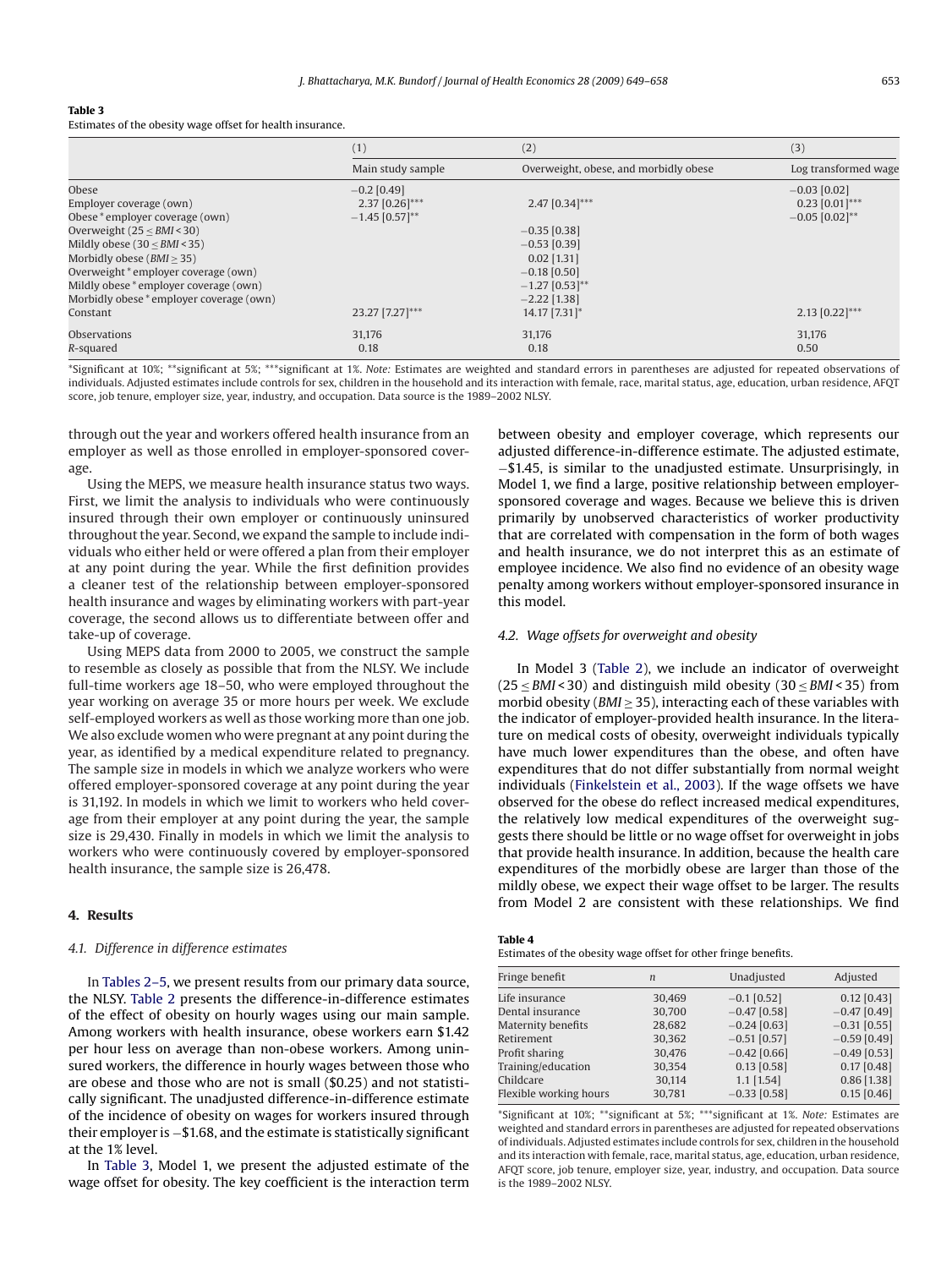<span id="page-5-0"></span>Analysis of the wage offset for obesity by sex.

|                                 | Men               |                   |                    | Women             |                   |                   |
|---------------------------------|-------------------|-------------------|--------------------|-------------------|-------------------|-------------------|
|                                 | (1)               | (2)               | (3)                | (1)               | (2)               | (3)               |
| Obese                           | $-1.21$ [0.39]*** | $-1.27$ [0.39]*** | $-0.79$ [0.48]     | $-1.66$ [0.39]*** | $-1.66$ [0.39]*** | $0.43$ [0.98]     |
| Employer coverage (own)         |                   | $2.3$ [0.33]***   | $2.4 [0.35]^{***}$ |                   | $1.81$ [0.39]***  | $2.37$ [0.33]***  |
| Obese * employer coverage (own) |                   |                   | $-0.58$ [0.63]     |                   |                   | $-2.64$ [1.00]*** |
| Constant                        | 22.36 [9.47]**    | 20.22 [9.51]**    | 20.12 [9.50]**     | 15.35 [10.89]     | $9.83$ [10.81]    | $9.51$ [10.81]    |
| <b>Observations</b>             | 19.183            | 19.183            | 19,183             | 11,993            | 11.993            | 11.993            |
| R-squared                       | 0.19              | 0.19              | 0.19               | 0.14              | 0.14              | 0.14              |

\*Significant at 10%; \*\*significant at 5%; \*\*\*significant at 1%. *Note:* Estimates are weighted and standard errors in parentheses are adjusted for repeated observations of individuals. Adjusted estimates include controls for sex, children in the household and its interaction with female, race, marital status, age, education, urban residence, AFQT score, job tenure, employer size, year, industry, and occupation. Data source is the 1989–2002 NLSY.

#### **Table 6**

Analysis of the wage offset for obesity using data from the medical expenditure panel survey.

|                              | Continuously covered by ESI or uninsured | Coverage at any point during the year |                   |
|------------------------------|------------------------------------------|---------------------------------------|-------------------|
|                              |                                          | Offered                               | Held              |
| All                          | $-0.51$ [0.31]*                          | $-0.40$ [0.36]                        | $-0.49$ [0.30]    |
| Men                          | $-0.01$ [0.40]                           | $0.25$ [0.47]                         | $0.09$ [0.39]     |
| Women                        | $-1.27$ [0.47]***                        | $-1.56$ [0.53]***                     | $-1.40$ [0.46]*** |
| Observations (pooled sample) | 26,478                                   | 31,192                                | 29,430            |

\*Significant at 10%; \*\*significant at 5%; \*\*\*significant at 1%. *Note:* The estimates in the table are the coefficient and standard error on the obesity and insurance coverage interaction term from different models. All models include controls for the main effects of obese and health insurance status as well as sex (when data are pooled by sex), indicator of children in the household and its interaction with female, race, marital status, age, education, urban residence, employer size, year, industry, and occupation. Data source is the 2000–2005 MEPS.

no evidence of a wage offset for overweight workers. Overweight workers in jobs that provide health insurance earn a statistically insignificant \$0.35 less than normal weight workers in similar jobs. We also find evidence suggesting that the wage offset for health insurance increases with obesity. The estimates of the wage offset is a statistically significant −\$1.27 for mildly obese workers and <sup>−</sup>\$2.22 (*<sup>p</sup>* <sup>≤</sup> 0.11) for morbidly obese workers.15

## *4.3. Log transformed wage*

In Model 3 ([Table 3\),](#page-4-0) we re-estimate Model 1 using a log transformation of the hourly wage. While most studies of the wage offset for obesity use a log transformation, we do not because it is not the correct specification to test the hypothesized relationship between obesity and wages in our study. In particular, the wage offset represents the incremental health care costs of obesity, and its magnitude should be independent of, not proportional to, the worker's wage. Using a log specification would be equivalent to parameterizing the health care costs of obesity as a percent of worker wages, and we see no *a priori* theoretical justification for this relationship. Nonetheless, we test this version of the model in order to provide estimates that are more comparable with the existing literature on the effects of obesity on wages. In this model, the point estimate indicates a statistically significant 5% average wage reduction.

## *4.4. Obesity and other fringe benefits*

Health insurance is not the only fringe benefit that employers sometimes provide to their employees. The NLSY also asks survey respondents about the availability of other types of fringe benefits including life insurance, dental insurance, maternity leave, retirement benefits, profit-sharing, vocational training, child care, and flexible hours. Because the value of these benefits, for the most part, does not vary with worker weight, they provide an additional opportunity to test our empirical specification. While obese individuals do have shorter life spans than non-obese individuals ([Flegal et al., 2006\),](#page-9-0) life insurance premium differences are substantially smaller than differences in medical expenditures. Obese workers should suffer little or no extra wage penalty if employers provide these benefits. This test allows us to determine if the results we find for health insurance are driven by omitted factors relating to worker productivity that affect the availability of all types of benefits.

We use the same differences in differences approach to test the incidence of other types of employer-sponsored benefits on worker wages. In other words, we regress hourly wage on indicators of obesity, the availability of a particular type of fringe benefit, and interaction of the two as well as the control variables included in the main models. The results in [Table 4](#page-4-0) indicate no wage penalty for the obese when employers offer any of the other fringe benefits that we consider, whether we adjust for covariates or not. For all the benefits listed, with the exception of health insurance, the survey does not provide information about whether the worker was enrolled, so we unfortunately cannot check whether the same results hold for enrollment for the other fringe benefits. Overall, these results provide strong evidence that our main findings are not driven by omitted variables that affect the availability of many types of benefits, such as unobserved productivity differences.

## *4.5. Gender differences in obesity wage penalties*

One important finding of the obesity-wage literature is that it is women, rather than men, who suffer the greatest wage penalty from being obese.<sup>16</sup> In Table 5, we analyze the effects of includ-

<sup>&</sup>lt;sup>15</sup> Although we cannot reject the hypothesis that the estimates of the wage offset for mildly and morbidly obese workers are the same, the small number of morbidly obese, uninsured workers limits our ability to detect this effect.

<sup>&</sup>lt;sup>16</sup> The most robust version of this finding is presented by [Cawley \(2004\). U](#page-9-0)sing the same dataset as our study, Cawley estimates wage regressions including individual fixed effects and finds evidence that the wage penalty for obesity is concentrated among white women. When we estimate our models like Cawley's – including fixed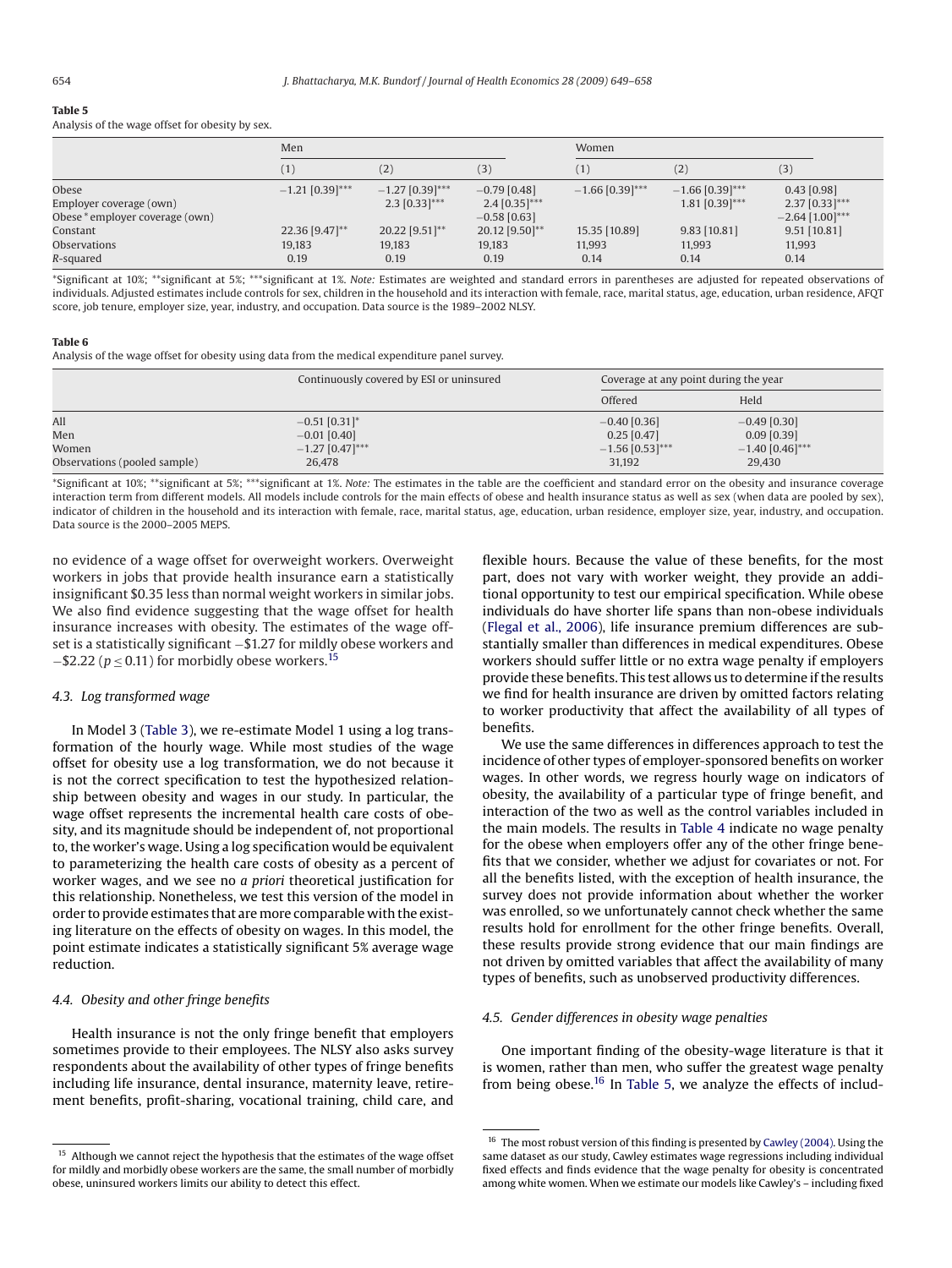<span id="page-6-0"></span>ing the insurance coverage variables in the wage regressions on the estimate of the effect of obesity separately for men and women. We find that obese men earn \$1.21 per hour less than non-obese men, while obese women earn \$1.66 less than non-obese women (Model 1 for men and women, respectively). Model 2, which includes enrollment in employer-provided health insurance (HI<sub>it</sub>) as an additional control produces essentially the same results as Model 1 for both men and women. However, the results change considerably in Model 3, which includes an interaction term between obesity and *HIit*. For women, we find that the wage penalty for obesity is concentrated in firms where employers provide health insurance—a \$2.64 penalty. In firms that do not provide health insurance, obese women earn 43 cents more than non-obese women, though the estimate is not statistically significant. For men, by contrast, while the wage penalty for obesity is no longer statistically significant in Model 3, the interaction between obesity and employer-provided insurance is also not statistically significant. In other words, the wage penalty associated with obesity is concentrated among workers with coverage from their employer for women, but not for men.<sup>17</sup> While this seems like prima facie evidence against our story of an individual wage offset due to obesity, we show below in Section 4.7 that this pattern of results – no wage offsets for obese men, substantial wage offsets for obese women – is consistent with data on differential health expenditures for obese individuals of different sexes.

## *4.6. Definitions of insurance coverage*

A potential weakness of the NLSY for our analysis is that it does not provide detailed information on insurance coverage. For example, in the absence of detailed information on the period of time for which a respondent was enrolled in different types of coverage, we created a mutually exclusive categorical indicator of coverage type using a hierarchy to identify a single source of coverage for those reporting multiple types. This likely introduces measurement error into the classification of type of insurance. In addition, the survey asks only whether a respondent held employer-sponsored coverage, rather than whether he or she was offered coverage from an employer. As a result, some of the uninsured people in our sample may have been offered a policy but declined to enroll. This could bias our estimates in wage offsets are determined on the basis of an offer of coverage rather than enrollment. In addition, the estimates of the wage offset for obesity for other types of fringe benefits using the NLSY are based on whether the worker was offered these benefits rather than whether he or she enrolled in them.

To address this issue, we re-estimate the wage regressions using data from the MEPS, which provides more detailed information on insurance coverage. Using the MEPS, we identify people who were continuously enrolled in employer-sponsored coverage for the 12 months of the survey year as well as those who were continuously uninsured. For the indicator of continuous insurance coverage, we

#### **Table 7**

Total medical expenditures by obesity and age.

|                         | Non-obese | Obese   | Difference  |
|-------------------------|-----------|---------|-------------|
| Women                   |           |         |             |
| $18 - 64$               | \$2,718   | \$4.175 | $$1,457***$ |
| $20 - 50$               | \$2,406   | \$3.193 | $$787***$   |
| 20-50 Privately insured | \$2.586   | \$3.169 | \$583**     |
| Men                     |           |         |             |
| $18 - 64$               | \$2.498   | \$2.904 | \$405       |
| $20 - 50$               | \$1,719   | \$1,881 | \$162       |
| 20-50 Privately insured | \$1.896   | \$1.949 | \$52        |

\*Significant at 10%; \*\*significant at 5%; \*\*\*significant at 1%. *Note:* Data source is the 2003 MEPS.

limit the sample to those who reported having coverage in their own name at any point during the year. We also estimate models in which we expand the definition of insurance coverage to include those with employer-sponsored coverage in their own name at any point during the year, estimating separate models for those with an offer of coverage and those enrolled in coverage through their employer.

Overall, the results are quite similar to those from the NLSY ([Table 6\).](#page-5-0) In particular, when the data are pooled by sex, we find a relatively small and marginally statistically significant estimate of the wage offset for obesity – approximately −\$0.50. As in the estimates from the NLSY, the wage offset is concentrated entirely among women. The magnitude of the estimate of the wage offset for obesity for women, however, is much smaller, −\$1.27 among women continuously enrolled in employer-sponsored coverage (Column 1[—Table 6\) t](#page-5-0)han it was in the NLSY. We also find little evidence that differentiating between offer and take-up of coverage substantively affects our main findings. A potential concern with estimates based on take-up is differential selection into coverage among obese women with an offer of employer-sponsored health insurance based on their expected use of medical care. In practice, however, we estimate a similar wage offset for obesity among women with employer-sponsored health whether we define health insurance based on offer or enrollment.<sup>18</sup>

## *4.7. Medical expenditures*

The results in [Tables 5 and 6](#page-5-0) present important new evidence that suggests a rethinking of the conclusion that the obesity wage penalty for women is due mostly to discrimination. However, our finding of a substantial obesity wage-offset for women but not for men is potentially inconsistent with our interpretation that the differential wage-offset is due to the provision of health insurance. An important premise of this argument, however, is that obese individuals spend more on health care than do non-obese individuals. While results from the studies we discussed earlier indicate that this is indeed the case, we know of no estimate in the literature from nationally representative data that reports yearly medical expenditures for obese and non-obese separately for men and women.

Table 7 reports our calculations from 2003 MEPS which includes all adult Americans in its sample frame. The difference in the average health expenditures between the obese and the non-obese is larger for adult women than for adult men. Obese women spent \$1457 more per year on healthcare than did non-obese women; the analogous difference for men is \$405. When we examine adults

effects and a subset of time varying control variables – we do not find evidence of the wage offset for health insurance among the obese. However, we also do not find any evidence that obese individuals earn less than thinner individuals in the case of either male or female workers. These results, not included here, are available upon request from the study authors. Because the results presented by Cawley are based on a much longer panel (he includes NLSY data from before 1988 when respondents were not queried about health insurance) we believe that our inability to replicate [Cawley's \(2004\)](#page-9-0) findings with our sample is driven by a lack of statistical power.

One possible explanation for the relatively large wage offset for obese women is that their plan from their employer is more likely to cover family members than nonobese women with employer-sponsored coverage. We test this by re-estimating the model only on single women. We find that the estimate of the wage offset is similar (−3.28 with a standard error of 1.37), suggesting that these types of differences in coverage generosity are unlikely to be driving our results.

<sup>&</sup>lt;sup>18</sup> We also analyzed directly whether take-up rates vary by body weight and found no evidence of this type of selection. Using data from the MEPS, we calculate that 89.0% of obese workers with an offer of health insurance take up coverage compared with 89.6% of non-obese workers.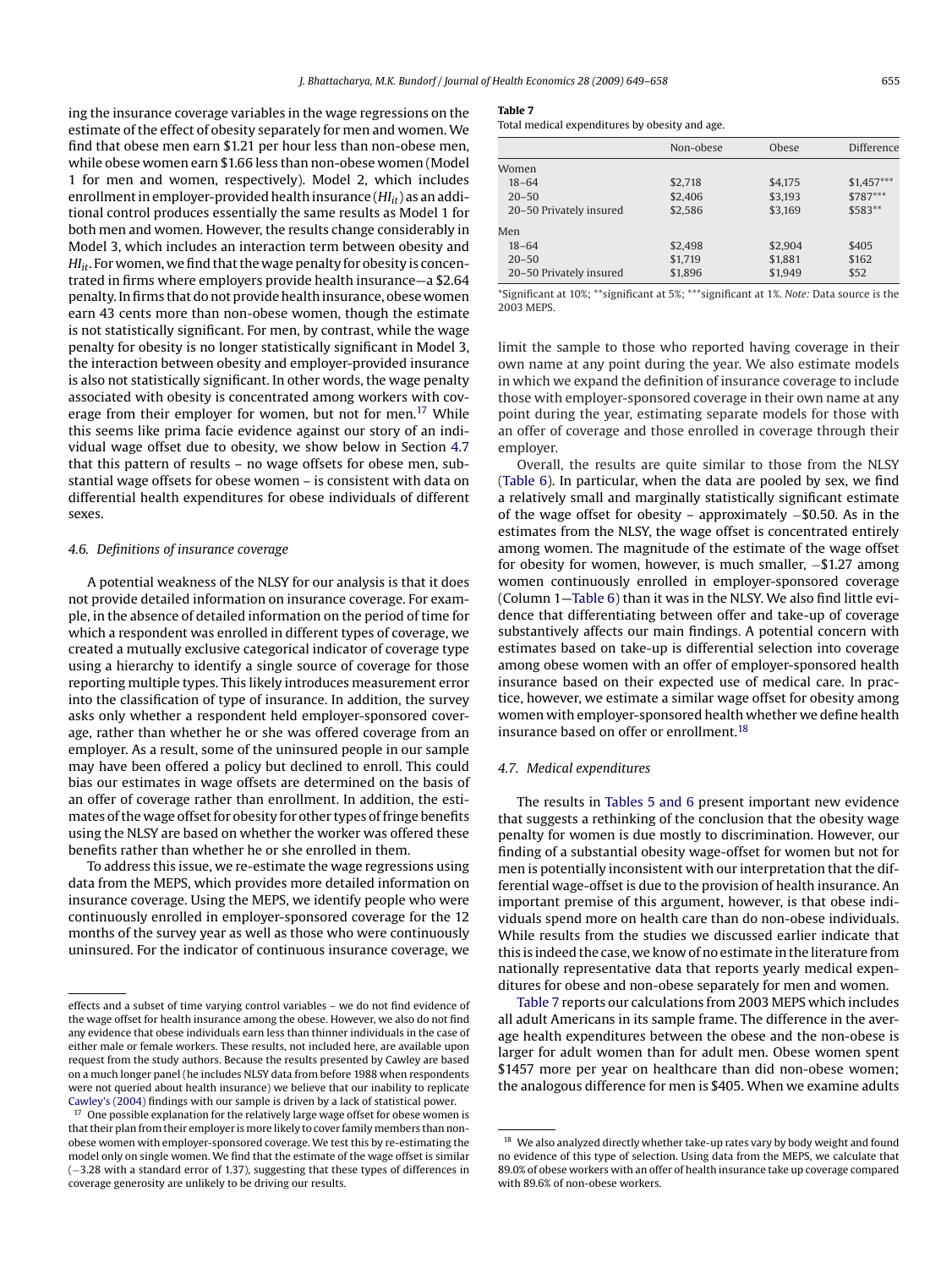Expenditure and prevalence differences by condition.

|                         | Disease prevalence |        |              | Expenditures conditional on disease |          |              |
|-------------------------|--------------------|--------|--------------|-------------------------------------|----------|--------------|
|                         | Non-obese          | Obese  | Difference   | Non-obese                           | Obese    | Difference   |
| Women                   |                    |        |              |                                     |          |              |
| <b>Diabetes</b>         | 1.15%              | 4.64%  | 3.49%***     | \$4,246                             | \$5,769  | \$1,522      |
| Asthma                  | 9.29%              | 14.58% | 5.30%***     | \$3,805                             | \$4,147  | \$342        |
| Hypertension            | 6.18%              | 22.14% | 15.96%***    | \$3,834                             | \$4,278  | \$444        |
| Coronary artery disease | 0.13%              | 0.68%  | $0.56%***$   | \$19,274                            | \$6,641  | $-$ \$12,633 |
| Angina                  | 0.18%              | 0.46%  | 0.29%        | \$2,637                             | \$8,574  | \$5,937      |
| Myocardial infarction   | 0.22%              | 0.69%  | $0.48%$ **   | \$6,709                             | \$8,240  | \$1,531      |
| Other heart disease     | 3.26%              | 4.46%  | 1.21%        | \$4,333                             | \$3,900  | $-$ \$433    |
| Stroke                  | 0.44%              | 0.62%  | 0.17%        | \$10,728                            | \$7,969  | $-$ \$2,760  |
| Emphysema               | 0.10%              | 0.24%  | 0.14%        | \$13,712                            | \$8,851  | $-$ \$4,861  |
| Joint pain              | 22.53%             | 35.57% | 13.04%***    | \$3,740                             | \$4,726  | \$987        |
| <b>Arthritis</b>        | 8.07%              | 17.96% | 9.89%***     | \$4,141                             | \$6,097  | $$1,956**$   |
| Men                     |                    |        |              |                                     |          |              |
| <b>Diabetes</b>         | 1.23%              | 6.60%  | 5.38%***     | \$5,425                             | \$4,623  | $-$ \$802    |
| Asthma                  | 7.99%              | 6.66%  | $-1.33%$     | \$2,043                             | \$2,533  | \$490        |
| Hypertension            | 9.76%              | 26.84% | 17.08%***    | \$3,276                             | \$2,996  | $-$ \$280    |
| Coronary artery disease | 0.50%              | 1.15%  | $0.64%^{**}$ | \$12,618                            | \$6,959  | $-$ \$5,658  |
| Angina                  | 0.28%              | 0.74%  | $0.46%$ **   | \$7,766                             | \$9,610  | \$1,844      |
| Myocardial infarction   | 0.54%              | 1.06%  | 0.52%        | \$11,812                            | \$6,123  | $-$ \$5,690  |
| Other heart disease     | 2.03%              | 2.75%  | 0.72%        | \$2,440                             | \$4,014  | \$1,574      |
| Stroke                  | 0.15%              | 0.56%  | $0.41%$ **   | \$5,635                             | \$12,730 | \$7,095      |
| Emphysema               | 0.11%              | 0.20%  | 0.09%        | \$1,781                             | \$106    | $-$1,675$    |
| Joint pain              | 24.93%             | 31.53% | 6.59%***     | \$4,514                             | \$3,215  | $-$1,298$    |
| Arthritis               | 6.54%              | 12.60% | $6.06%***$   | \$2,926                             | \$4,150  | $$1,224$ *   |

\*Significant at 10%; \*\*significant at 5%; \*\*\*significant at 1%.

20–50 and privately insured adults 20–50, the difference is even more striking. For these groups, obese men do not have greater medical expenditures than non-obese men. For privately insured women, however, the incremental medical expenditures associated with obesity are \$583. These differences indicate that the absence of the wage offset for obesity among those with employer-provide insurance for men can be explained by the fact that the medical expenditures are not higher for obese men than for their normal weight counterparts.

Though a complete examination of the differences in medical expenditures between thin and obese men and women is beyond the scope of this paper, in Table 8 we provide some information on the sources of the medical expenditures differences that we report in [Table 7. M](#page-6-0)EPS respondents are asked whether a doctor has diagnosed them to have (or have had) a number of common medical conditions, including diabetes, asthma, hypertension, coronary artery disease, angina, myocardial infarction, other disease, stroke, emphysema, non-specific joint pain, and arthritis.<sup>19</sup> In the left columns in Table 8, we report the prevalence of each condition among thin and obese workers aged  $20-50$ .<sup>20</sup> Among both men and women, obese individuals are more likely to be afflicted with a wide variety of conditions. These differences are both statistically and medically significant. Of particular note is the fact that obese women are 9.89 percentage points more likely to have an arthritis diagnosis than thin women, while obese men are only 6.06 percentage points more likely than thin men. This is of particular note because, among the set of conditions we consider, arthritis is the only one in which obese individuals with the condition spend (statistically significantly) more than thin individuals. For female workers with arthritis, the medical expenditure difference between obese and thin individuals is \$1956; for male workers with arthritis, the difference is \$1224. Clearly, differences between men and women in the connection between obesity and arthritis are an important part of the reason why obese female workers spend so much more on medical care than thin female workers, while obese male workers spend about the same as thin male workers. The story is certainly more complicated than just arthritis, though, and deserves a more careful treatment than what we can afford here.

## *4.8. Firm size*

We return to the NLSY to examine differences by firm size in estimates of the wage offset. Workers in both small and large firms with employer-sponsored health insurance experience a wage offset for obesity ([Table 9\),](#page-8-0) and the wage offset is concentrated among women with employer-sponsored coverage among workers in both small and large firms.<sup>21</sup> The existence of a wage offset in large firms suggests that our findings are driven by individual incidence rather than group incidence. If the incidence of premiums were at the level of the group, we would expect to see little evidence of an obesity wage offset among insured workers in large groups. This is because the health care costs of an individual would have little effect on the average premium of the group.

## *4.9. Reconciling the estimates*

Our estimates of the incremental medical care costs associated with obesity allow us to make a "back of the envelope" calculation to determine whether the incremental medical expenditures of the obese can explain the wage offset we observe. In the NLSY, obese women who work full-time and enroll in employer provided

<sup>&</sup>lt;sup>19</sup> Of course, respondents may have been diagnosed with more than one condition. <sup>20</sup> All of the estimates and statistical tests in [Tables 6 and 7](#page-5-0) take account of the complex sampling stratified scheme used by the MEPS.

 $21$  These results are not sensitive to the definition of firm size. The NLSY divides firms with 50 or more employees into two categories: 50–999 and 1000+. When we define a large firm as one with 1000+ workers, the results are substantively the same, although the sample size in the largest category is relatively small.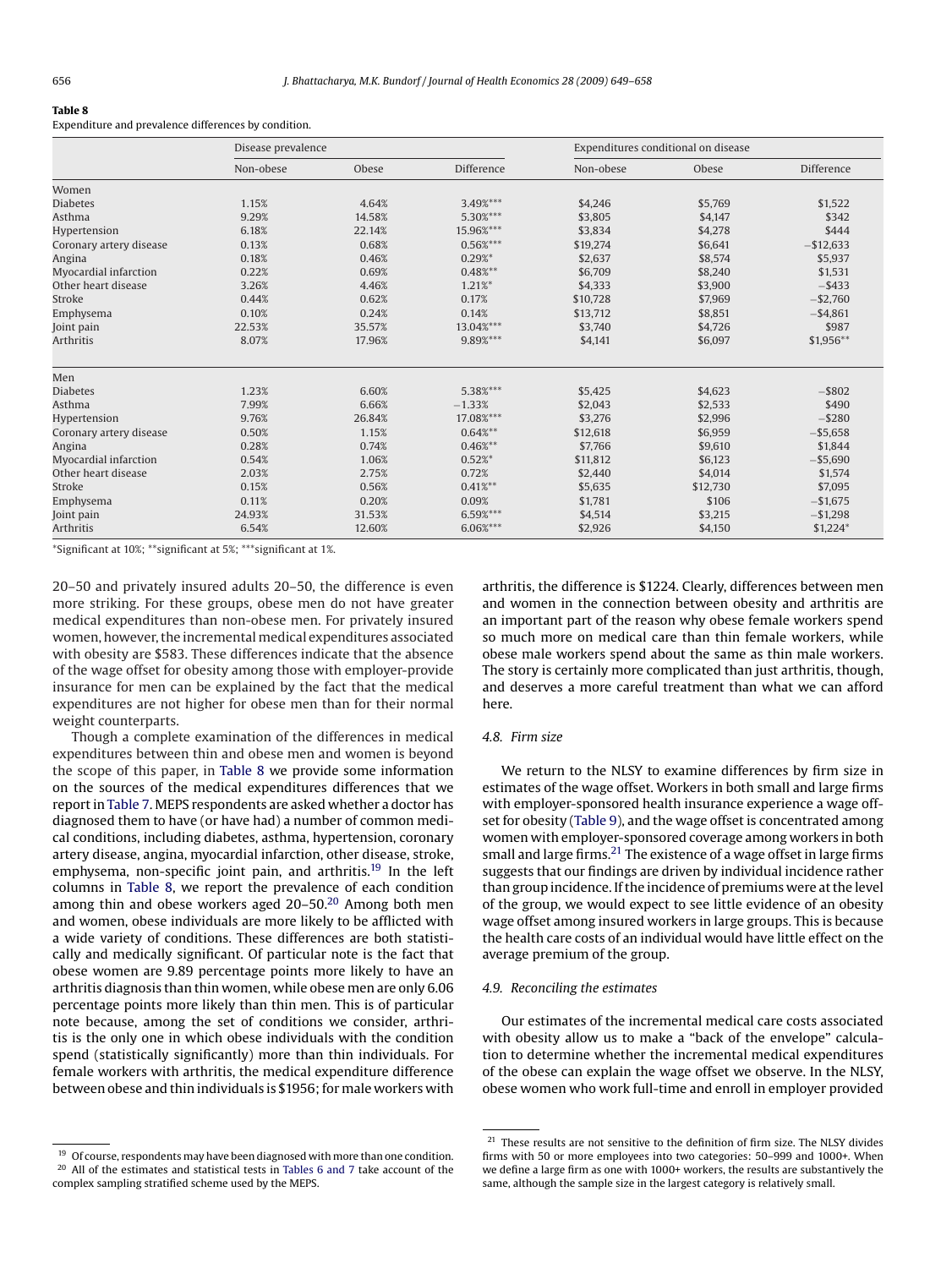<span id="page-8-0"></span>

| Table 9                |  |  |
|------------------------|--|--|
| Estimates by firm size |  |  |

|                                 | Small firms $(0-49)$ |                  |                | Large firms $(50+)$ |                  |                |
|---------------------------------|----------------------|------------------|----------------|---------------------|------------------|----------------|
|                                 | All                  | Women            | Men            | All                 | Women            | Men            |
| Obese * employer coverage (own) | $-1.59$ [0.80]**     | $-3.78$ [1.49]** | $-0.36$ [0.85] | $-1.54$ [0.60]***   | $-1.6$ [0.59]*** | $-1.35$ [0.94] |
| Observations<br>R-squared       | 13.625<br>0.14       | 4.498<br>0.13    | 9.127<br>0.15  | 17.551<br>0.21      | 7,495<br>0.17    | 10,056<br>0.22 |

Robust standard errors in brackets. \*Significant at 10%; \*\*significant at 5%; \*\*\*significant at 1%. *Note:* Estimates are weighted and standard errors in parentheses are adjusted for repeated observations of individuals. Adjusted estimates include controls for sex, children in the household and its interaction with female, race, marital status, age, education, urban residence, AFQT score, job tenure, employer size, year, industry, and occupation. Data source is the 1989–2002 NLSY.

health insurance work an average of 2191 h per year. Thus, the yearly income penalty from being obese is 2191 \* \$2.64 = \$5784 (s.d. \$2340). The results from the MEPS indicate that \$583 (s.d. \$272) of this penalty can actually be attributed to higher expected medical expenditures for obese individuals.

While the difference between these estimates appears large, in fact, the difference is not statistically significant at the *p* = 0.01 level; the difference may be due to statistical noise.<sup>22</sup> Also, the estimates come from different samples—the wage effect estimate comes from the NLSY data, while the health expenditure difference comes from the MEPS. The yearly income penalty based on our analysis from the MEPS is \$2667 (2100 average annual hours \* −\$1.27), which is substantially closer to the MEPS health expenditure difference, and is not statistically significantly different even at *p* = 0.10. In addition, premiums are unlikely to be actuarially fair and accounting for the loading of insurance in our estimate of medical expenditures would bring the estimates closer. Finally, it is possible that only part of the wage differential we observe is due to the higher expected medical spending of the obese and the remainder is due to residual discrimination.

Though we cannot definitively rule out residual discrimination as an explanation for the negative obesity wage premium, some of our other findings suggest that it is not a likely explanation. First, because we find no evidence of similar wage discrimination for obese women without health insurance or obese men with coverage, attributing the residual difference to discrimination requires an explanation of why discrimination exists only for obese, insured women. Second, we find no evidence of similar wage offsets for different types of benefits or for the working obese with coverage from alternative sources. Maintaining an explanation based upon discrimination thus requires potentially ad hoc reasoning about obese women outside of work settings where employers provide health insurance.

## **5. Conclusions**

Our results indicate that obese workers with employersponsored health insurance pay for their higher expected medical expenditures through lower cash wages. These wage differences are greatest among female workers, who have larger expected medical expenditure differences associated with obesity than male workers. This conclusion is strengthened by our findings that these types of wage offsets do not exist either for obese workers with coverage through alternative sources or for other types of fringe benefits for which the cost to the employer of providing is less likely to be affected by BMI.

Although the existence of a wage offset for health insurance is the standard theoretical prediction from economic models of worker compensation, this finding is noteworthy given the dearth

of empirical evidence of the existence of these types of wage offsets. Not only do our findings provide evidence supporting the few existing studies that find that these types of wage offsets exist, but they also provide new evidence on the level at which they occur.We find that the magnitude of the wage offset for employer-sponsored coverage varies by individual characteristics that affect expected medical expenditures, in this case obesity. This evidence reduces concerns regarding the effects of pooled premiums on adverse selection in insurance coverage and moral hazard in body weight decisions.

Our results do not provide direct evidence that employees bear the full incidence of the cost of employer-sponsored coverage. Our empirical specification leaves open the possibility that employers either partially or fully subsidize the average premium. The evidence we generate provides support for a weaker version of the employee incidence hypothesis—that employees pay for individual characteristics that make them high cost to insure. Nonetheless, our results imply that having insurance provided through an employer does not guarantee the pooling of health risks across employees. Because obesity is arguably an unusual indicator of health status, future research should examine whether similar types of wage offsets exist for other conditions. In addition, we focused on younger worker in our analysis, primarily because the NLSY sample consists primarily of younger workers. The wage determination processmay differ between younger and older workers in ways which affect the ability to observe these types of differentials among older workers.

The findings of our study raise the obvious question of the mechanism by which these wage offsets occur. While our analysis does not provide direct evidence on this point, the differential obesity wage offsets could arise through (at least) two distinct mechanisms: (1) individual-specific incidence within a firm or (2) average incidence within a firm and differential sorting of workers across firms. While this distinction would not alter the efficiency implications discussed above, it does have important implications for the efficiency of labor markets. In particular, the sorting of workers across firms based on their expected health care costs could potentially result in inefficient allocation of workers to firms. Although we cannot differentiate between these two explanations with our data, the fact that we find evidence for the existence of the wage offset in both small and large firms suggests that our results are due to individual-specific incidence, rather than worker sorting. If worker sorting were the explanation, we would expect the wage offset for obesity among insured workers to be concentrated in small firms with less opportunity for pooling across workers.

While studies on the relationship between obesity and wages have provided evidence consistent with the proposition that obese, particularly white women, experience significant labor market discrimination in the form of lower wages, our results support an alternative explanation. We find that the wage penalty for obesity among women is concentrated in firms providing health insurance. We also find that, among relatively young people, obese women, but not obese men, have higher health care expenditures than their non-obese counterparts. Taken together, these results suggest that

 $^{22}\,$  The upper bound of the confidence interval of the difference between the income penalty and the health expenditure difference crosses zero at *p* = 0.027.